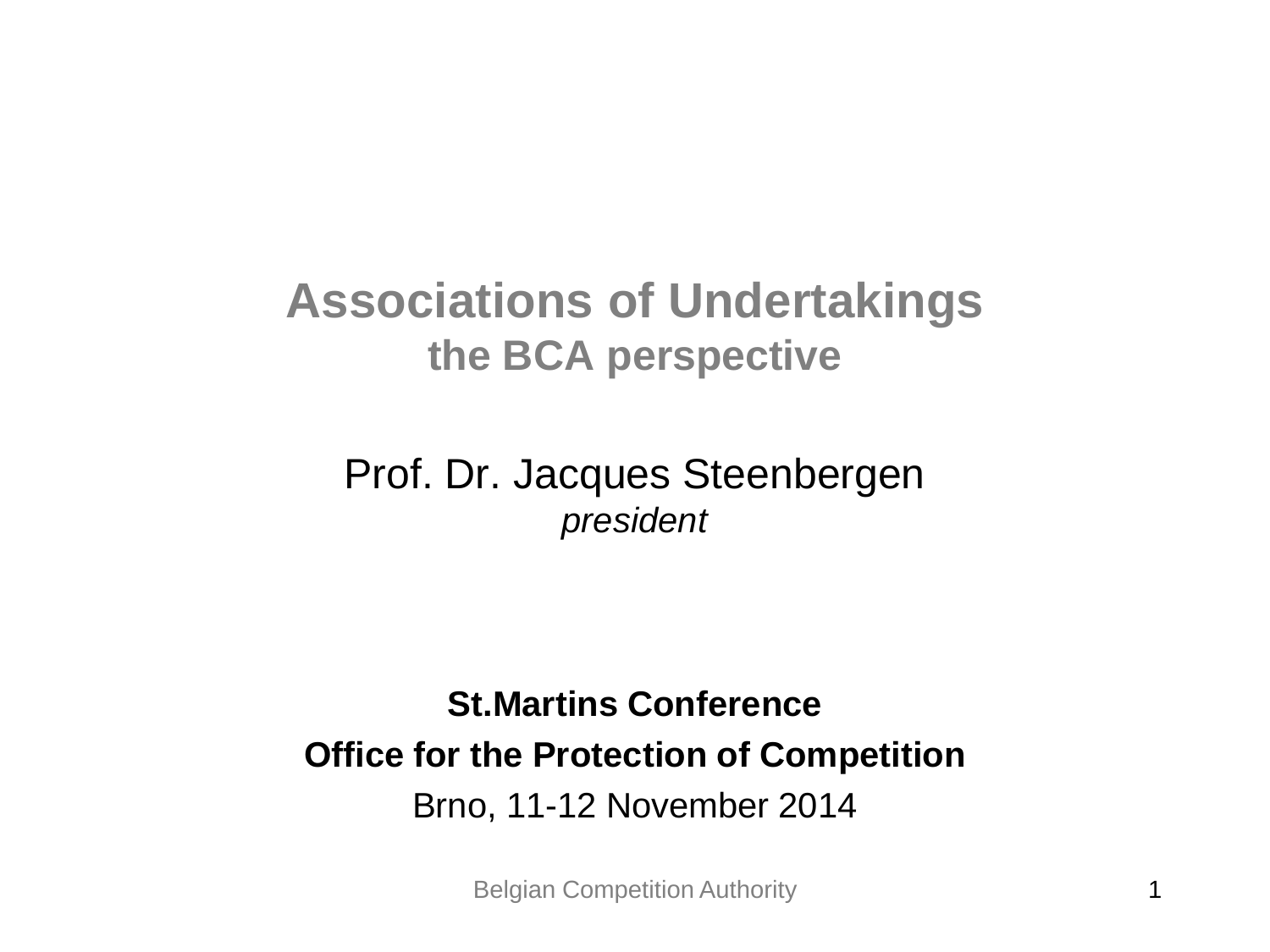## **Legal context in Belgium**

- The present articles IV.1 and IV.2 CEL and the equivalent provisions in the previous competition acts follow the model of the articles 101 and 102 TFEU.
- Until the entry into force of the 2006 Competition act, the agency could not impose sanctions on associations > the agency as reformed in 2007 could only impose sanctions in respect of behaviour after the entry into force of the 2006 act.
- The fining guidelines applicable between 2007 and 2014: Council may take into account the aggregate turnover of the members,
- The 2014 fining guidelines refer to the guidelines of the European Commission.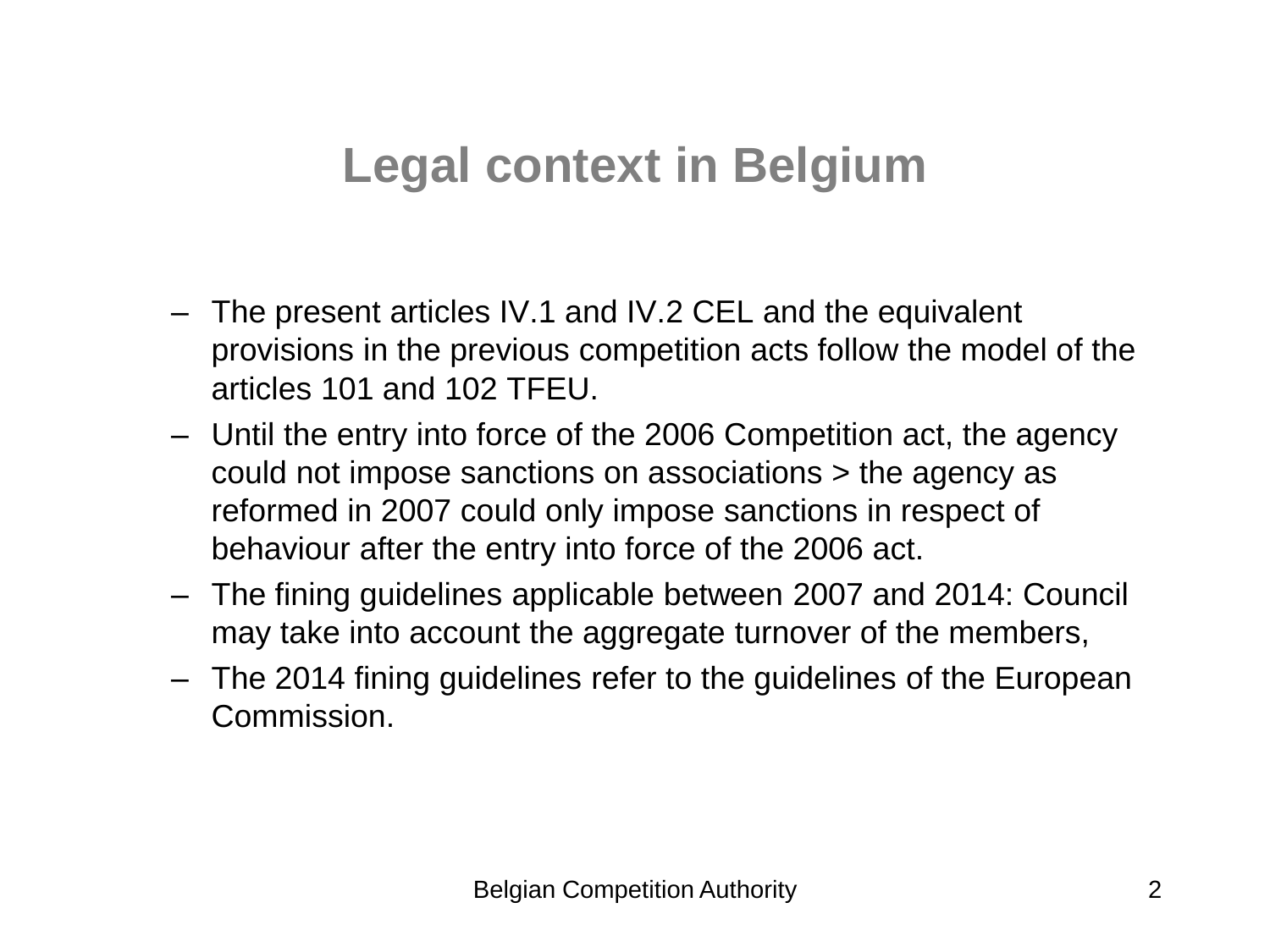# **Some figures (2007-2014) (1)**

- Procedures involving professional associations in respect of restrictive practices:
	- Complaints by associations: 15
	- Complaints against associations: 45
	- Interim relief procedures: 9
- Outcome:
	- Condemnation with fines: 3
	- Interim relief granted: 0
	- Other measures 9
	- Motivated dismissal: 17
	- Other dismissals: 40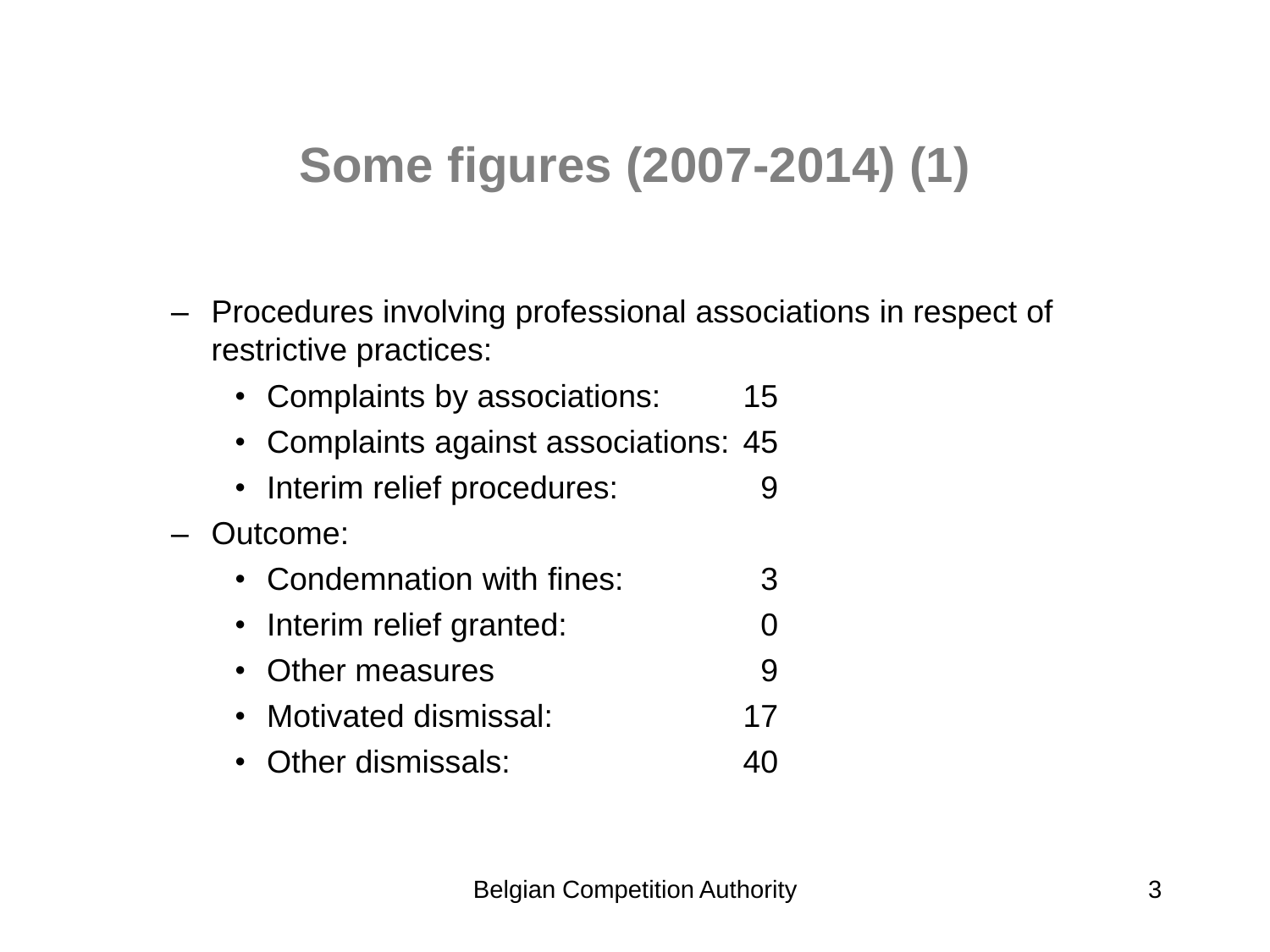# **Some figures (2007-2014) (2)**

#### – 'targets':

| • Liberal professions:     | <b>20</b> |
|----------------------------|-----------|
| • Other regulated sectors: |           |
| • Other sectors            | 42        |